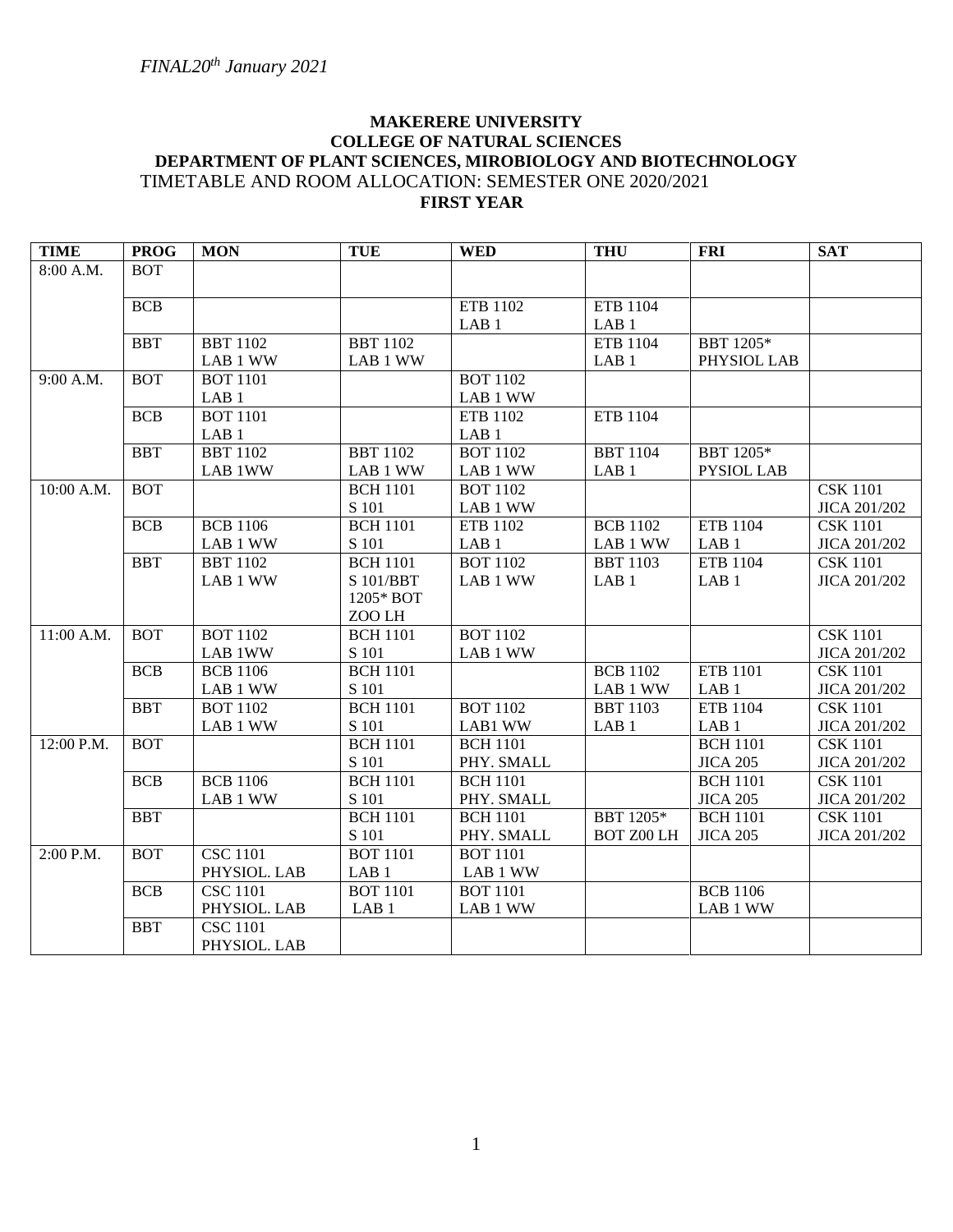*FINAL20th January 2021*

| <b>TIME</b> | <b>PROG</b> | <b>MON</b>      | <b>TUE</b>       | <b>WED</b>      | <b>THU</b>      | <b>FRI</b>       | <b>SAT</b> |
|-------------|-------------|-----------------|------------------|-----------------|-----------------|------------------|------------|
| 3:00 P.M    | <b>BOT</b>  | <b>CSC</b> 1101 |                  | <b>BOT</b> 1101 | <b>BCH</b> 1101 |                  |            |
|             |             | COMP. LAB       |                  | LAB 1 WW        | PHY. SMALL      |                  |            |
|             | <b>BCB</b>  | <b>CSC</b> 1101 | <b>BCB</b> 1102  | <b>BOT 1101</b> | <b>BCH</b> 1101 | <b>BCB</b> 1106  |            |
|             |             | COMP. LAB       | LAB <sub>1</sub> | LAB 1 WW        | PHY. SMALL      | LAB 1 WW         |            |
|             | <b>BBT</b>  | <b>CSC</b> 1101 |                  |                 | <b>BCH</b> 1101 | <b>BBT</b> 1103  |            |
|             |             | COMP. LAB       |                  |                 | PHY. SMALL      | LAB <sub>1</sub> |            |
| 4:00 P.M.   | <b>BOT</b>  | <b>CSC</b> 1101 | <b>BCH 1101</b>  | <b>BOT 1101</b> | <b>BCH</b> 1101 |                  |            |
|             |             | COMP. LAB       | <b>JICA 205</b>  | LAB 1 WW        | PHY. SMALL      |                  |            |
|             | <b>BCB</b>  | <b>CSC</b> 1101 | <b>BCH</b> 1101  | <b>BOT 1101</b> | <b>BCH</b> 1101 | <b>BCB</b> 1106  |            |
|             |             | COMP. LAB       | <b>JICA 205</b>  | LAB 1 WW        | PHY. SMALL      | LAB 1 WW         |            |
|             | <b>BBT</b>  | <b>CSC</b> 1101 | <b>BCH</b> 1101  |                 | <b>BCH 1101</b> | <b>BBT</b> 1103  |            |
|             |             | COMP. LAB       | <b>JICA 205</b>  |                 | PHY. SMALL      | LAB <sub>1</sub> |            |
| 5:00 P.M.   | <b>BOT</b>  |                 | <b>BCH</b> 1101  |                 |                 |                  |            |
|             |             |                 | <b>JICA 205</b>  |                 |                 |                  |            |
|             | <b>BCB</b>  | <b>BCB</b> 1102 | <b>BCH</b> 1101  |                 |                 |                  |            |
|             |             | LAB 1 (WW)      | <b>JICA 205</b>  |                 |                 |                  |            |
|             | <b>BBT</b>  |                 | <b>BCH</b> 1101  |                 |                 | <b>BBT</b> 1103  |            |
|             |             |                 | <b>JICA 205</b>  |                 |                 | LAB <sub>1</sub> |            |
| $6:00$ P.M. | <b>BOT</b>  |                 |                  |                 |                 |                  |            |
|             |             |                 |                  |                 |                 |                  |            |
|             | <b>BCB</b>  | <b>BCB</b> 1102 |                  |                 |                 |                  |            |
|             |             | LAB 1 (WW)      |                  |                 |                 |                  |            |
|             | <b>BBT</b>  |                 |                  |                 |                 |                  |            |
|             |             |                 |                  |                 |                 |                  |            |

## **BOTANY**

| <b>CODE</b>     | <b>COURSE</b>                                  | $\rm{CU}$ | <b>LECTURER</b>                               |
|-----------------|------------------------------------------------|-----------|-----------------------------------------------|
| <b>BOT 1101</b> | FORM. STRUCTURE AND CLASSIFICATION OF KINGDOMS |           | DR. C. NYAKOOJO                               |
| <b>BOT 1102</b> | FLOWERING PLANT GROWTH AND DEVELOPMENT         |           | MS. M. ATIM / DR. J. SSENKU*                  |
| <b>BCH 1101</b> | <b>CELL BIOLOGY</b>                            |           | BIOCHEMISTRY:DR. J.ISANGA, MS. C. AGUTTU, MR. |
|                 |                                                |           | M OKOL, DR. J MULINDWA                        |
| <b>CSC 1101</b> | <b>COMPUTER LITERACY</b>                       |           | ZEFS (DPT ZOOLOGY) DR. P. AKOL, DR. J. SSENKU |
| <b>CSK 1101</b> | <b>COMMUNICATION SKILLS</b>                    |           | <b>COLLEGE</b>                                |

#### **CONSERVATION BIOLOGY**

| <b>BOT</b> 1101 | FORM, STRUCTURE AND CLASSIFICATION OF KINGDOMS | DR. C. NYAKOOJO                               |
|-----------------|------------------------------------------------|-----------------------------------------------|
| <b>BCB</b> 1106 | <b>BASIC CLASSIFICATION OF ANIMALS</b>         | DR. R. KITYO (ZEFS)                           |
| <b>BCH 1101</b> | <b>CELL BIOLOGY</b>                            | BIOCHEMISTRY:DR. J.ISANGA, MS. C. AGUTTU, MR. |
|                 |                                                | M. OKOL, DR. J. MULINDWA                      |
| <b>BCB</b> 1102 | ENVIRONMENTAL SETTINGS OF EAST AFRICA          | DR. C. BULAFU                                 |
| ETB 1102        | NATURAL RESOURCES ECOLOGY                      | ASSOC. PROF. J. KALEMA                        |
| ETB 1104        | INTRODUCTION TO ECONOMICS                      | DR. P. TUGUME                                 |
| <b>CSC</b> 1101 | <b>COMPUTER LITERACY</b>                       | DR. AKOL (ZEFS), DR. J. SSENKU                |
| <b>CSK 1101</b> | <b>COMMUNICATION SKILLS</b>                    | <b>COLLEGE</b>                                |

## **BIOTECHNOLOGY**

| <b>BCH 1101</b> | <b>CELL BIOLOGY</b>                    | BIOCHEMISTRY:DR. J.ISANGA, MS. C. AGUTTU, MR. |
|-----------------|----------------------------------------|-----------------------------------------------|
| <b>BBT</b> 1101 |                                        | M. OKOL. DR. J. MULINDWA                      |
| <b>BBT</b> 1102 | MOLECUCLAR STRUCTURE AND FUNCTION OF   | ASSOC. PROF.A.K. TUGUME/ DR. D. NDAGIRE       |
|                 | <b>MACROMOLECULES</b>                  |                                               |
| <b>BBT 1103</b> | <b>ENZYMOLOGY</b>                      | MS. L. NABYONGA, DR. D. NDAGIRE               |
| <b>BOT 1102</b> | FLOWERING PLANT GROWTH AND DEVELOPMENT | DR. J. SSENKU/MS. M ATIM                      |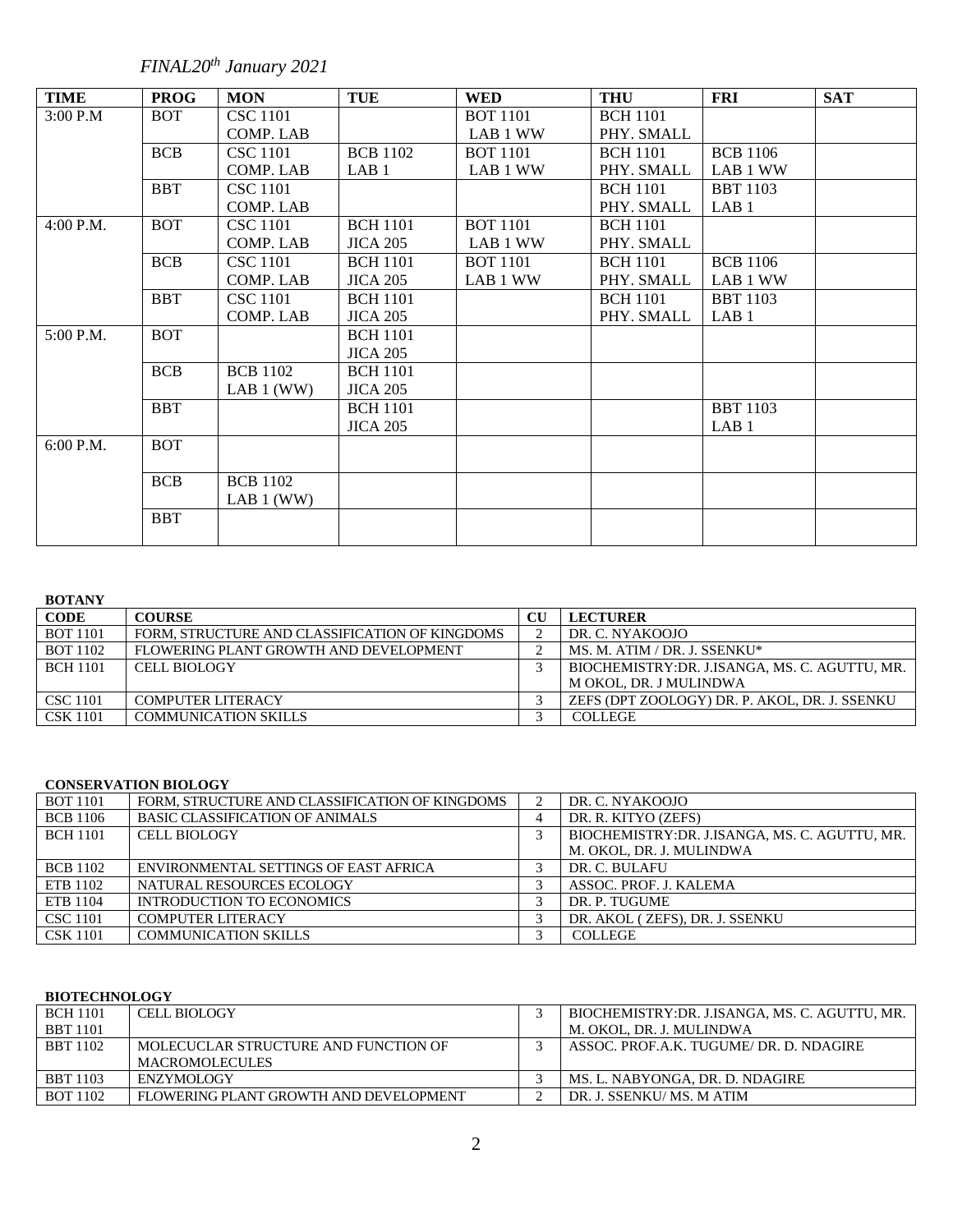# *FINAL20th January 2021*

| ETB 1104        | INTRODUCTION TO ECONOMICS     | DR. P. TUGUME                     |
|-----------------|-------------------------------|-----------------------------------|
| BBT 1205*       | ANIMAL GROWTH AND DEVELOPMENT | ZEFS COMBINED WITH ZOO 2108       |
| <b>CSC 1101</b> | <b>COMPUTER LITERACY</b>      | DR. P. AKOL (ZEFS), DR. J. SSENKU |
| <b>CSK 1101</b> | <b>COMMUNICATION SKILLS</b>   | <b>COLLEGE</b>                    |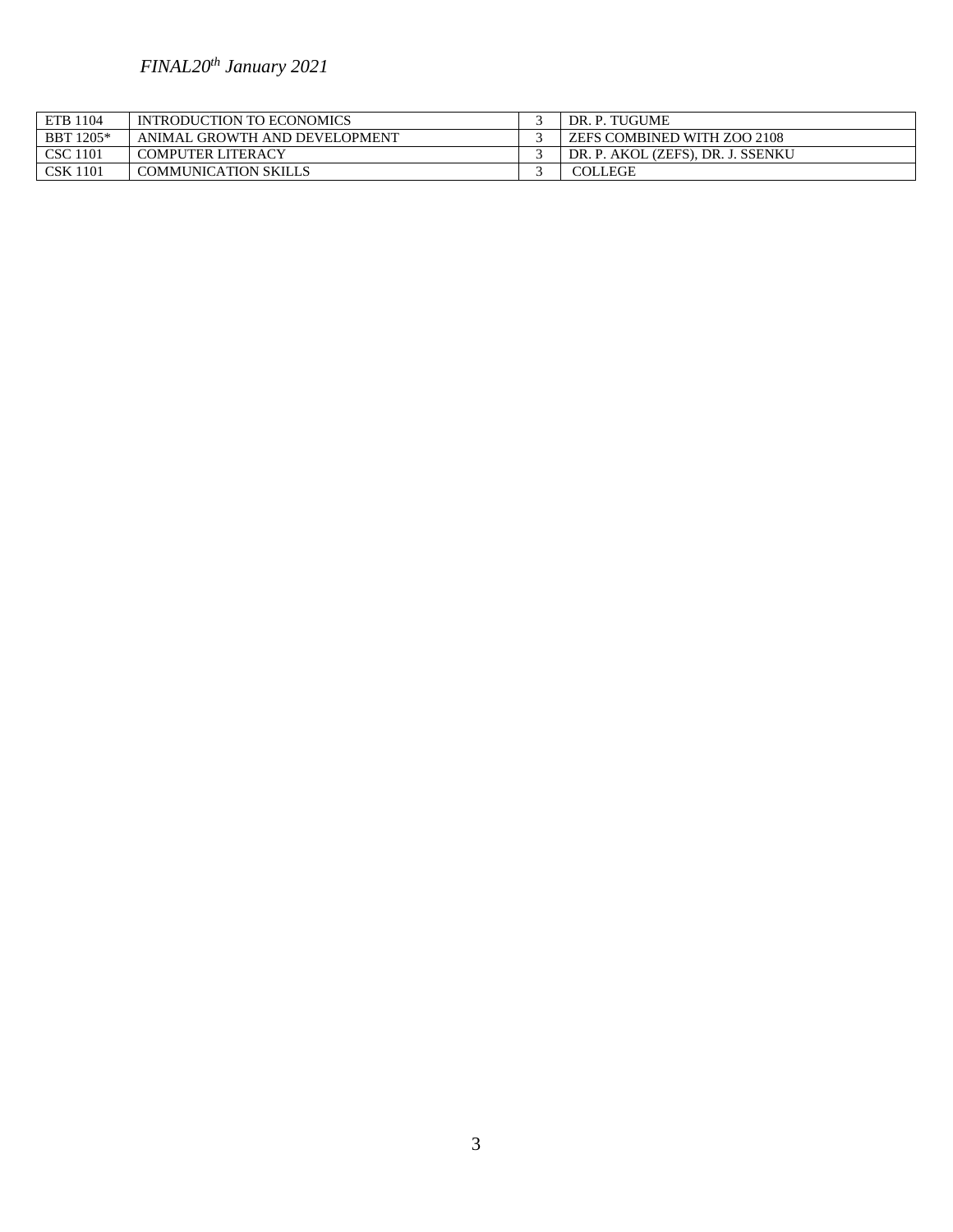## **MAKERERE UNIVERSITY, COLLEGE OF NATURAL SCIENCES DEPARTMENT OF PLANT SCIENCES, MIROBIOLOGY AND BIOTECHNOLOGY TIMETABLE AND ROOM ALLOCATION: SEMESTER ONE 2020/2021 SECOND YEAR TIME PROG MON TUE WED THU FRI SAT**

| <b>TIME</b> | <b>PROG</b> | <b>MON</b>       | <b>TUE</b>        | <b>WED</b>       | <b>THU</b>        | <b>FRI</b>       | <b>SAT</b> |
|-------------|-------------|------------------|-------------------|------------------|-------------------|------------------|------------|
| 8:00 A.M.   | <b>BOT</b>  |                  |                   | <b>BOT 2108</b>  |                   | <b>BOT 2105</b>  |            |
|             |             |                  |                   | LAB <sub>1</sub> |                   | LAB <sub>1</sub> |            |
|             | <b>BCB</b>  | <b>BCB 2105</b>  | <b>BCB 2109</b>   |                  | <b>BCB 2105</b>   | <b>BCB 2103</b>  |            |
|             |             | LAB <sub>1</sub> | LAB <sub>1</sub>  |                  | LAB <sub>1</sub>  | LAB <sub>1</sub> |            |
|             | <b>BBT</b>  | <b>BBT 2103</b>  | <b>BBT 2101</b>   | <b>BBT 2105</b>  | <b>BBT 2102</b>   | BBT 1205*        |            |
|             |             | LAB <sub>2</sub> | LAB <sub>2</sub>  | LAB <sub>2</sub> | LAB <sub>2</sub>  | PHYSIOL LAB      |            |
| 9:00 A.M.   | <b>BOT</b>  | <b>BOT 2106</b>  |                   |                  | <b>BOT 2107</b>   | <b>BOT 2105</b>  |            |
|             |             | LAB <sub>1</sub> |                   |                  | LAB 1 WW          | LAB <sub>1</sub> |            |
|             |             |                  |                   |                  |                   |                  |            |
|             | <b>BCB</b>  | <b>BCB 2105</b>  | <b>BCB 2109</b>   |                  | <b>BCB 2105</b>   | <b>BCB 2103</b>  |            |
|             |             | LAB <sub>1</sub> | LAB <sub>1</sub>  |                  | LAB <sub>1</sub>  | LAB <sub>1</sub> |            |
|             | <b>BBT</b>  | <b>BBT 2101</b>  | <b>BBT 2105</b>   | <b>BBT 2105</b>  | <b>BBT 2102</b>   | BBT 1205*        |            |
|             |             | LAB <sub>2</sub> | LAB <sub>2</sub>  | LAB <sub>2</sub> | LAB <sub>2</sub>  | PHYSIOL LAB      |            |
| 10:00 A.M.  | <b>BOT</b>  | <b>BOT 2106</b>  |                   |                  | <b>BOT 2107</b>   |                  |            |
|             |             | LAB <sub>1</sub> |                   |                  | LAB 1 WW          |                  |            |
|             | <b>BCB</b>  | <b>BCB 2108</b>  |                   |                  | <b>BCB 2103</b>   |                  |            |
|             |             | LAB <sub>1</sub> |                   |                  | LAB 1 WW          |                  |            |
|             | <b>BBT</b>  | <b>BBT 2101</b>  | BBT 1205*         | <b>BBT 2103</b>  | <b>BBT 2102</b>   | <b>BBT 2107</b>  |            |
|             |             | LAB <sub>2</sub> | <b>BOT ZOO LH</b> | LAB <sub>2</sub> | LAB <sub>2</sub>  | LAB <sub>2</sub> |            |
| 11:00 A.M.  | <b>BOT</b>  |                  |                   | <b>BOT 2105</b>  |                   |                  |            |
|             |             |                  |                   | LAB <sub>1</sub> |                   |                  |            |
|             | <b>BCB</b>  | <b>BCB 2108</b>  |                   |                  | <b>BCB 2103</b>   | <b>BCB 2108</b>  |            |
|             |             | LAB <sub>1</sub> |                   |                  | LAB 1WW           | LAB <sub>1</sub> |            |
|             | <b>BBT</b>  | <b>BBT 2101</b>  | <b>BBT 2102</b>   | <b>BBT 2103</b>  | <b>BBT 2105</b>   | <b>BBT 2107</b>  |            |
|             |             | LAB <sub>2</sub> | LAB <sub>2</sub>  | LAB <sub>2</sub> | LAB <sub>2</sub>  | LAB <sub>2</sub> |            |
| 12:00 P.M.  | <b>BOT</b>  |                  |                   | <b>BOT 2105</b>  |                   |                  |            |
|             |             |                  |                   | LAB <sub>1</sub> |                   |                  |            |
|             | <b>BCB</b>  |                  |                   |                  |                   | <b>BCB 2108</b>  |            |
|             |             |                  |                   |                  |                   | LAB <sub>1</sub> |            |
|             | <b>BBT</b>  | <b>BBT 2105</b>  | <b>BBT 2102</b>   | <b>BBT 2103</b>  | BBT 1205*         | <b>BBT 2103</b>  |            |
|             |             | LAB <sub>2</sub> | LAB <sub>2</sub>  | LAB <sub>2</sub> | <b>BOT ZOO LH</b> | LAB <sub>2</sub> |            |
| 2:00 P.M.   | <b>BOT</b>  |                  | <b>BOT 2106</b>   | <b>BOT 2107</b>  | ETB 2108          |                  |            |
|             |             |                  | LAB <sub>1</sub>  | LAB <sub>1</sub> | LAB <sub>1</sub>  |                  |            |
|             | <b>BCB</b>  | <b>BCB 2110</b>  | <b>BCB 2107</b>   |                  | ETB 2108          | <b>BCB 2109</b>  |            |
|             |             | LAB 1 WW         | LAB 1 WW          |                  | LAB <sub>1</sub>  | LAB <sub>2</sub> |            |
|             | <b>BBT</b>  | <b>BBT 2106</b>  | <b>BBT 2107</b>   |                  | <b>BBT 2101</b>   |                  |            |
|             |             | LAB <sub>2</sub> | LAB <sub>2</sub>  |                  | LAB <sub>2</sub>  |                  |            |
|             |             |                  |                   |                  |                   |                  |            |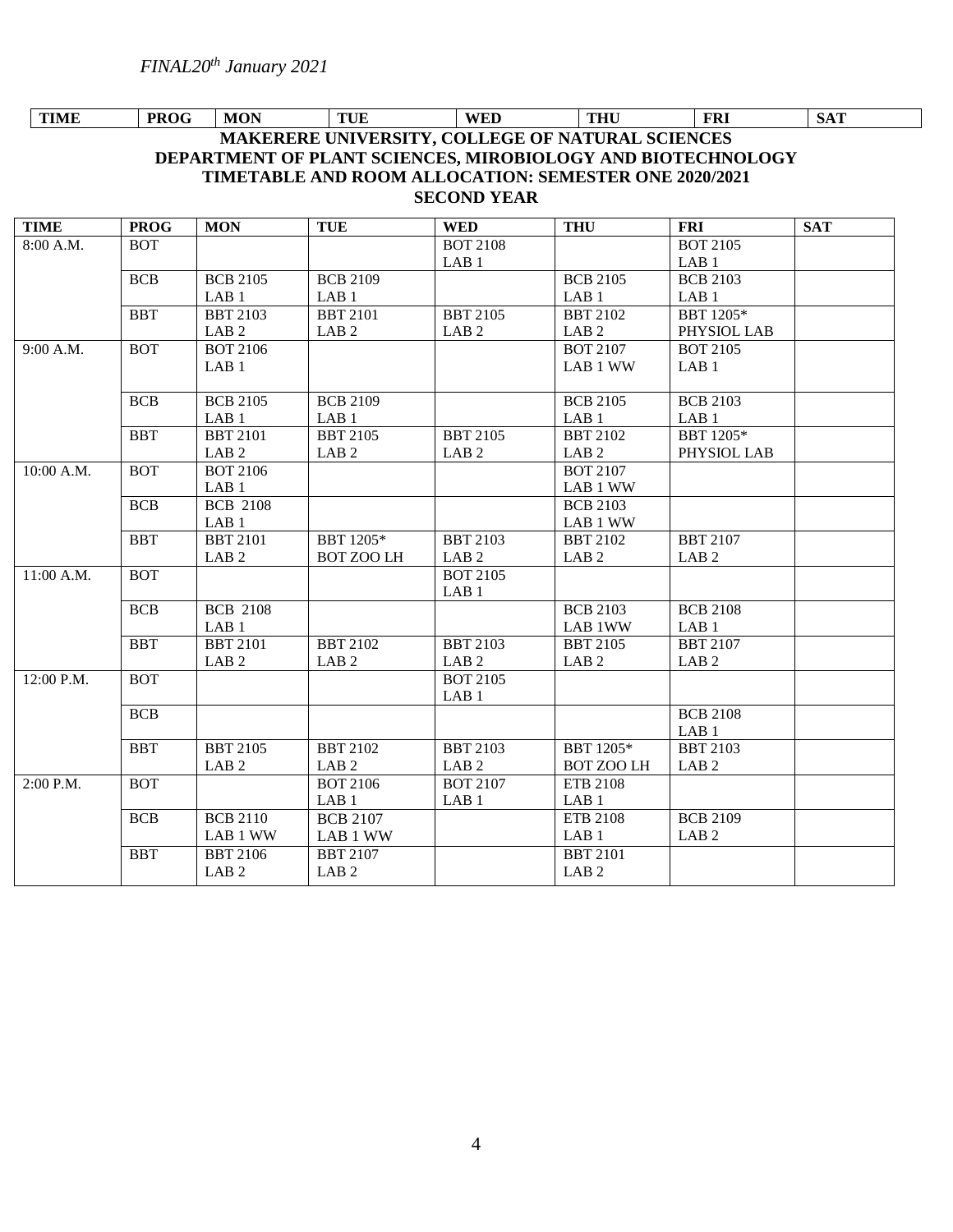*FINAL20th January 2021*

| 3:00 P.M  | <b>BOT</b> |                  | <b>BOT 2106</b>  | <b>BOT 2107</b>  | <b>BOT 2108</b>  |                  |
|-----------|------------|------------------|------------------|------------------|------------------|------------------|
|           |            |                  | LAB <sub>1</sub> | LAB <sub>1</sub> | LAB <sub>1</sub> |                  |
|           | <b>BCB</b> | <b>BCB 2110</b>  | <b>BCB 2107</b>  | <b>BCB 2110</b>  | <b>BCB 2107</b>  | <b>BCB 2109</b>  |
|           |            | LAB 1 WW         | LAB 1 WW         | LAB <sub>1</sub> | LAB <sub>1</sub> | LAB <sub>1</sub> |
|           | <b>BBT</b> | <b>BBT 2106</b>  | <b>BBT 2107</b>  |                  |                  | <b>BBT 2106</b>  |
|           |            | LAB <sub>2</sub> | LAB <sub>2</sub> |                  |                  | LAB <sub>2</sub> |
| 4:00 P.M. | <b>BOT</b> | ETB 2108         | <b>BOT 2106</b>  |                  | <b>BOT 2108</b>  |                  |
|           |            | LAB <sub>1</sub> | LAB <sub>1</sub> |                  | LAB <sub>1</sub> |                  |
|           | <b>BCB</b> | ETB 2108         | <b>BCB 2110</b>  |                  | <b>BCB 2107</b>  | <b>BCB 2109</b>  |
|           |            | LAB <sub>1</sub> | LAB 1 WW         |                  | LAB <sub>1</sub> | LAB <sub>1</sub> |
|           | <b>BBT</b> | <b>BBT 2016</b>  | <b>BBT 2107</b>  |                  |                  | <b>BBT 2106</b>  |
|           |            | LAB <sub>2</sub> | LAB <sub>2</sub> |                  |                  | LAB <sub>2</sub> |
| 5:00 P.M. | <b>BOT</b> | ETB 2108         |                  |                  | <b>BOT 2108</b>  | ETB 2108         |
|           |            | LAB <sub>1</sub> |                  |                  | LAB <sub>1</sub> | LAB <sub>1</sub> |
|           | <b>BCB</b> | ETB 2108         |                  |                  |                  | ETB 2108         |
|           |            | LAB <sub>1</sub> |                  |                  |                  | LAB <sub>1</sub> |
|           | <b>BBT</b> |                  |                  |                  |                  |                  |
|           |            |                  |                  |                  |                  |                  |
| 6:00 P.M. | <b>BOT</b> |                  |                  |                  |                  | ETB 2108         |
|           |            |                  |                  |                  |                  | LAB <sub>1</sub> |
|           | <b>BCB</b> |                  |                  |                  |                  | ETB 2108         |
|           |            |                  |                  |                  |                  | LAB <sub>1</sub> |
|           | <b>BBT</b> |                  |                  |                  |                  |                  |
|           |            |                  |                  |                  |                  |                  |
|           |            |                  |                  |                  |                  |                  |

## **BOTANY**

| <b>CODE</b>     | <b>COURSE</b>                                                           | $\mathbf{C}\mathbf{U}$ | <b>LECTURER</b>                  |
|-----------------|-------------------------------------------------------------------------|------------------------|----------------------------------|
| <b>BOT 2105</b> | DIVERSITY AND EVOLUTION I: FUNGI AND LICHENS                            |                        | DR. P. IPULET */MS. T.TINDYEBWA  |
| BOT 2106        | AND -<br>AND<br>EVOLUTION I: LOWER<br><b>PLANTS</b><br><b>DIVERSITY</b> |                        | DR.C. NYAKOOJO                   |
|                 | <b>GYMNOSPERMS</b>                                                      |                        |                                  |
| <b>BOT 2107</b> | DIVERSITY AND EVOLUTION III: DICOTYLEDONS                               |                        | DR. E.NAKAMATTE                  |
| <b>BOT 2108</b> | DIVERSITY AND EVOLUTION IV: MONOCOTYLEDONS                              |                        | ASSOC. PROF. E. KAKUDIDI         |
| ETB 2108        | HERBARIUM TECHNIQUES AND BOTANICAL GARDEN                               |                        | DR. M. NAMAGANDA/ DR. E. KATUURA |
|                 | <b>MANAGEMENT</b>                                                       |                        |                                  |

## **CONSERVATION BIOLOGY**

| <b>BCB 2103</b> | HUMAN-ENVIRONMENT INTERACTION                      | ASSOC. PROF. J. KALEMA*/ DR. S. ASIIMWE |
|-----------------|----------------------------------------------------|-----------------------------------------|
| <b>BCB 2105</b> | WILDLIFE HABITATS                                  | ASSOC. PROF. P. MUCUNGUZI               |
| <b>BCB 2107</b> | WILD ANIMAL HANDLING AND HEALTH CARE               | MR. S. OJELEL                           |
| <b>BCB 2108</b> | SOCIAL SCIENCE FOR CONSERVATION BIOLOGISTS         | DR. C. NYAKOOJO/ PROF. E. KAKUDIDI      |
| <b>BCB 2109</b> | ANIMAL PHYSIOLOGY AND BEHAVIOUR                    | DR. M. CHEMUROT (ZEFS)                  |
| <b>BCB 2110</b> | MANAGEMENT OF ANIMAL SPECIMENS AND MUSEUM CURATION | DR. R. KITYO (ZEFS)                     |
| ETB 2108        | HERBARIUM TECHNIQUES & BOTANICAL GARDEN MGT.       | DR. M. NAMAGANDA/ DR. E. KATUURA        |

## **BIOTECHNOLOGY**

| BBT 1205*       | ANIMAL GROWTH AND DEVELOPMENT                 | ZEFS COMBINED WITH ZOO 2108    |
|-----------------|-----------------------------------------------|--------------------------------|
| <b>BBT 2101</b> | APPLICATIONS OF BIOTECHNOLOGY IN SEED SCIENCE | MR. C. OSINDE                  |
|                 | AND TECHNOLOGY                                |                                |
| <b>BBT 2102</b> | <b>MOLECULAR MARKERS</b>                      | DR. A.M. NSUBUGA               |
| <b>BBT 2103</b> | RECOMBINANT DNA TECHNOLOGIES                  | DR. REUBEN TENDO               |
| <b>BBT 2107</b> | PLANT TISSUE CULTURE                          | DR. PAULA IRAGABA/ MS. M. ATIM |
| <b>BBT 2105</b> | MOLECULAR SYSTEMATICS                         | DR. A.M. NSUBUGA               |
| <b>BBT 2106</b> | MOLECULAR EVOLUTION                           | DR. REUBEN TENDO               |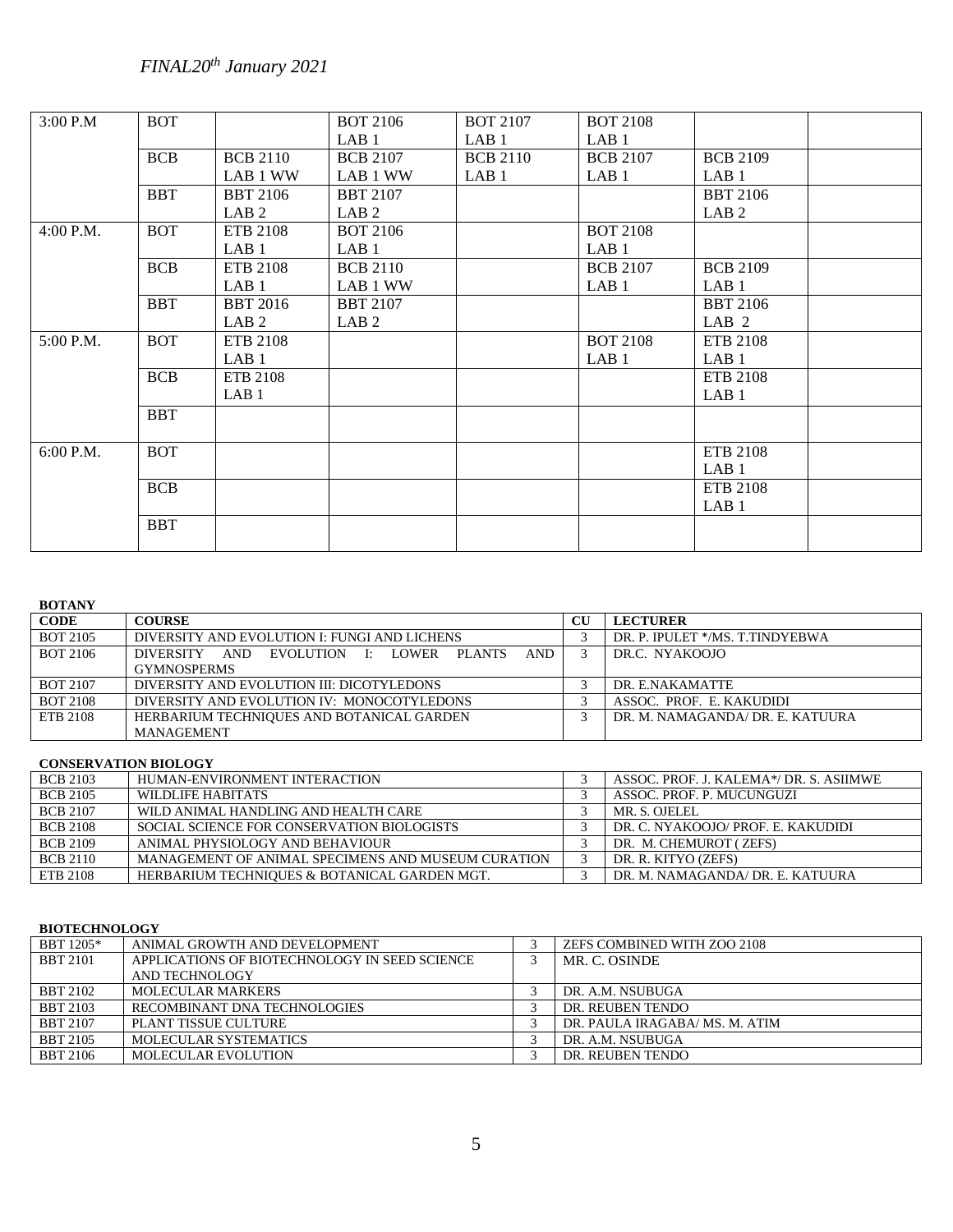## **MAKERERE UNIVERSITY, COLLEGE OF NATURAL SCIENCES DEPARTMENT OF PLANT SCIENCES, MIROBIOLOGY AND BIOTECHNOLOGY TIMETABLE AND ROOM ALLOCATION: SEMESTER ONE 2020/2021 THIRD YEAR**

| <b>TIME</b> | <b>PROG</b> | <b>MON</b>       | <b>TUE</b>       | <b>WED</b>       | <b>THU</b>       | <b>FRI</b>       | <b>SAT</b> |
|-------------|-------------|------------------|------------------|------------------|------------------|------------------|------------|
| 8.00 A.M.   | <b>BOT</b>  | <b>BOT 3101</b>  |                  |                  |                  |                  |            |
|             |             | LAB <sub>1</sub> |                  |                  |                  |                  |            |
|             | <b>BCB</b>  | <b>BCB 3109</b>  |                  | <b>BCB 3106</b>  | <b>BCB 3101</b>  | <b>BCB 3111</b>  |            |
|             |             | <b>ETB LAB</b>   |                  | <b>ETB LAB</b>   | <b>ETB LAB</b>   | <b>ETB LAB</b>   |            |
|             | <b>BBT</b>  | <b>BBT 3104</b>  |                  |                  | <b>BBT 3104</b>  | <b>BBT 3105</b>  |            |
|             |             | <b>MYCOL LAB</b> |                  |                  | <b>MYCOL LAB</b> | MYCOL LAB        |            |
| 9:00 A.M.   | <b>BOT</b>  | <b>BOT 3101</b>  | <b>BOT 3107</b>  |                  |                  |                  |            |
|             |             | LAB <sub>1</sub> | LAB 1 WW         |                  |                  |                  |            |
|             | <b>BCB</b>  | <b>BCB 3109</b>  | <b>BCB 3109</b>  | <b>BCB 3106</b>  | <b>BCB 3101</b>  | <b>BCB 3111</b>  |            |
|             |             | <b>ETB LAB</b>   | <b>ETB LAB</b>   | <b>ETB LAB</b>   | <b>ETB LAB</b>   | <b>ETB LAB</b>   |            |
|             | <b>BBT</b>  | <b>BBT 3102</b>  | <b>BBT 3102</b>  | <b>BBT 3104</b>  | <b>BBT 3104</b>  | <b>BBT 3105</b>  |            |
|             |             | <b>MYCOL LAB</b> | <b>MYCOL LAB</b> | <b>MYCOL LAB</b> | <b>MYCOL LAB</b> | <b>MYCOL LAB</b> |            |
| 10:00 A.M.  | <b>BOT</b>  | <b>BOT 3105</b>  | <b>BOT 3107</b>  | <b>BOT 3107</b>  | <b>BOT 3106</b>  |                  |            |
|             |             | LAB 1 WW         | LAB 1 WW         | LAB 1WW          | <b>PMB LIB</b>   |                  |            |
|             | <b>BCB</b>  |                  | <b>BCB 3109</b>  | <b>BCB 3106</b>  | <b>BCB</b> 3112  |                  |            |
|             |             |                  | <b>ETB LAB</b>   | <b>ETB LAB</b>   | LAB <sub>1</sub> |                  |            |
|             | <b>BBT</b>  | <b>BBT 3102</b>  | <b>BBT 3102</b>  | <b>BBT 3103</b>  |                  |                  |            |
|             |             | <b>MYCOL LAB</b> | <b>MYCOL LAB</b> | <b>MYCOL LAB</b> |                  |                  |            |
| 11:00 A.M.  | <b>BOT</b>  | <b>BOT 3105</b>  | <b>BOT 3107</b>  | <b>BOT 3105</b>  | <b>BOT 3106</b>  |                  |            |
|             |             | LAB 1 WW         | LAB 1WW          | <b>PMB LIB</b>   | <b>PMB LIB</b>   |                  |            |
|             | <b>BCB</b>  | <b>BCB 3101</b>  | <b>BCB 3106</b>  |                  | <b>BCB 3112</b>  | <b>BCB 3110</b>  |            |
|             |             | LAB <sub>1</sub> | LAB <sub>1</sub> |                  | LAB <sub>1</sub> | <b>ETB LAB</b>   |            |
|             | <b>BBT</b>  |                  | <b>BBT 3102</b>  | <b>BBT 3103</b>  | <b>BBT 3101</b>  |                  |            |
|             |             |                  | <b>MYCOL LAB</b> | <b>MYCOL LAB</b> | <b>MYCOL LAB</b> |                  |            |
| 12:00 P.M.  | <b>BOT</b>  | <b>BOT 3105</b>  |                  | <b>BOT 3105</b>  |                  |                  |            |
|             |             | LAB 1 WW         |                  | <b>PMB LIB</b>   |                  |                  |            |
|             | <b>BCB</b>  | <b>BCB</b> 3101  | <b>BCB 3106</b>  |                  |                  | <b>BCB 3110</b>  |            |
|             |             | LAB <sub>1</sub> | LAB <sub>1</sub> |                  |                  | <b>ETB LAB</b>   |            |
|             | <b>BBT</b>  |                  |                  | <b>BBT 3102</b>  | <b>BBT 3101</b>  | <b>BBT 3102</b>  |            |
|             |             |                  |                  | <b>MYCOL LAB</b> | <b>MYCOL LAB</b> | <b>MYCOL LAB</b> |            |
| 2:00 P.M.   | <b>BOT</b>  |                  |                  |                  |                  | <b>BOT 3101</b>  |            |
|             |             |                  |                  |                  |                  | <b>ETB LAB</b>   |            |
|             | <b>BCB</b>  |                  | <b>BCB 3111</b>  | <b>BCB 3107</b>  | <b>BCB 3110</b>  |                  |            |
|             |             |                  | LAB 1 WW         | LAB 1WW          | <b>ETB LAB</b>   |                  |            |
|             | <b>BBT</b>  |                  | <b>BBT 3101</b>  | <b>BBT 3105</b>  |                  | <b>BBT 3103</b>  |            |
|             |             |                  | <b>MYCOL LAB</b> | <b>MYCOL LAB</b> |                  | <b>MYCOL LAB</b> |            |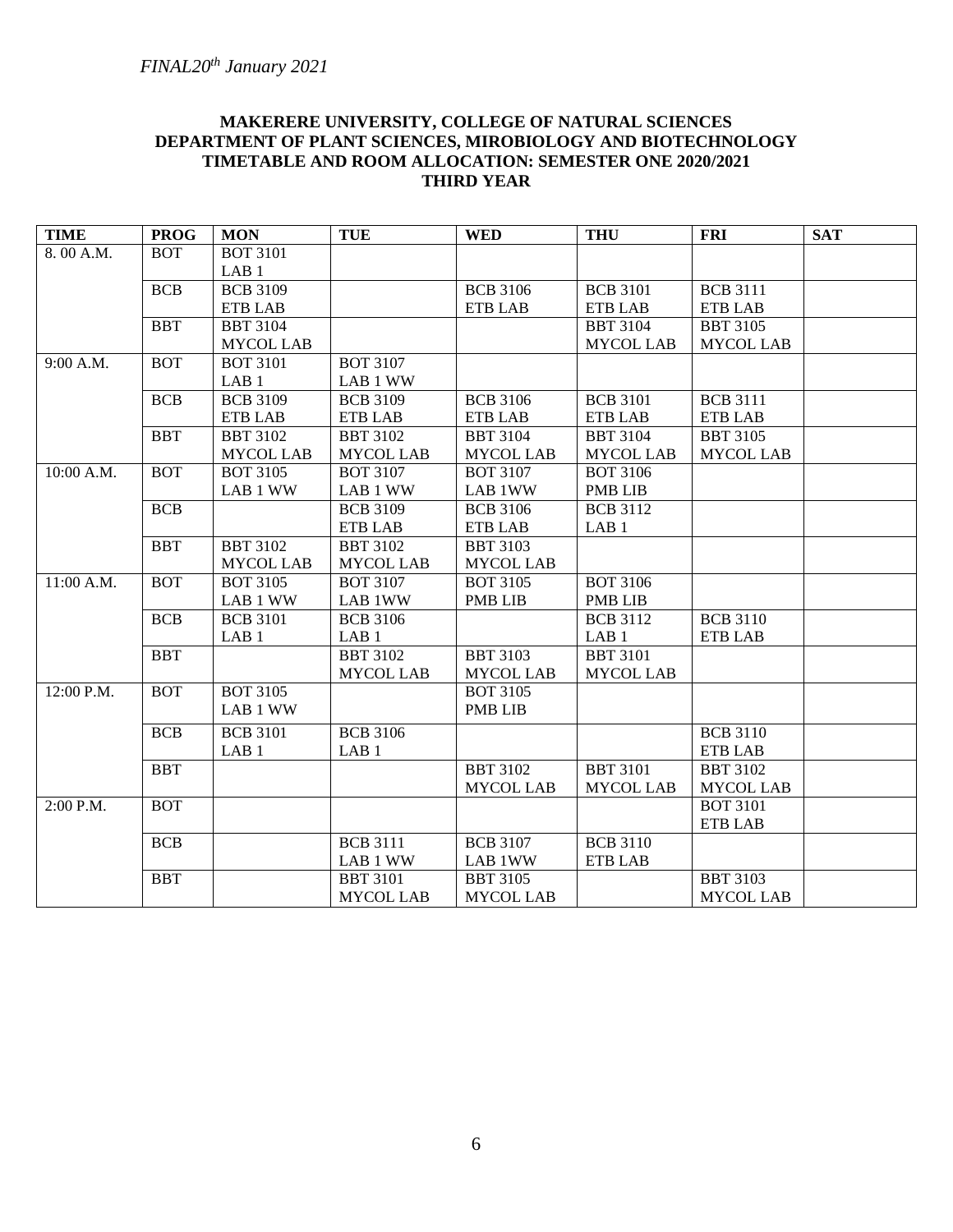# *FINAL20th January 2021*

| <b>TIME</b> | <b>PROG</b> | <b>MON</b>       | <b>TUE</b>       | <b>WED</b>       | <b>THU</b>       | <b>FRI</b>       | <b>SAT</b> |
|-------------|-------------|------------------|------------------|------------------|------------------|------------------|------------|
| $3:00$ P.M  | <b>BOT</b>  |                  |                  | <b>BOT 3106</b>  |                  | <b>BOT 3101</b>  |            |
|             |             |                  |                  | <b>PMB LIB</b>   |                  | ETB LAB          |            |
|             | <b>BCB</b>  | <b>BCB 3112</b>  | <b>BCB 3111</b>  | <b>BCB</b> 3107  | <b>BCB 3110</b>  |                  |            |
|             |             | LAB 1 WW         | LAB 1 WW         | LAB 1 WW         | ETB LA           |                  |            |
|             | <b>BBT</b>  | <b>BBT 3103</b>  | <b>BBT 3101</b>  | <b>BBT 3105</b>  | <b>BBT 3104</b>  | <b>BBT 3103</b>  |            |
|             |             | <b>MYCOL LAB</b> | <b>MYCOL LAB</b> | <b>MYCOL LAB</b> | <b>MYCOL LAB</b> | <b>MYCOL LAB</b> |            |
| 4:00 P.M.   | <b>BOT</b>  |                  |                  | <b>BOT 3106</b>  |                  | <b>BOT 3101</b>  |            |
|             |             |                  |                  | <b>PMB LIB</b>   |                  | ETB LAB          |            |
|             | <b>BCB</b>  | <b>BCB</b> 3112  |                  |                  | <b>BCB</b> 3107  |                  |            |
|             |             | LAB 1 WW         |                  |                  | <b>PMB LIB</b>   |                  |            |
|             | <b>BBT</b>  | <b>BBT 3103</b>  | <b>BBT 3101</b>  | <b>BBT 3105</b>  | <b>BBT 3104</b>  |                  |            |
|             |             | <b>MYCOL LAB</b> | <b>MYCOL LAB</b> | <b>MYCOL LAB</b> | <b>MYCOL LAB</b> |                  |            |
| 5:00 P.M.   | <b>BOT</b>  |                  |                  | <b>BOT 3106</b>  |                  |                  |            |
|             |             |                  |                  | <b>MYCOL LAB</b> |                  |                  |            |
|             | <b>BCB</b>  |                  |                  |                  |                  |                  |            |
|             | <b>BBT</b>  |                  |                  |                  |                  |                  |            |
|             |             |                  |                  |                  |                  |                  |            |
| 6:00 P.M.   | <b>BOT</b>  |                  |                  |                  |                  |                  |            |
|             |             |                  |                  |                  |                  |                  |            |
|             | <b>BCB</b>  |                  |                  |                  | <b>BCB</b> 3107  |                  |            |
|             |             |                  |                  |                  | FORM.COMP.       |                  |            |
|             | <b>BBT</b>  |                  |                  |                  |                  |                  |            |

### **KEY**

### **BOTANY**

| .               |                                        |  |                                  |  |
|-----------------|----------------------------------------|--|----------------------------------|--|
| <b>CODE</b>     | <b>COURSE</b>                          |  | <b>LECTURER</b>                  |  |
| <b>BOT 3101</b> | PLANT BIOCHEMISTRY                     |  | MS. L. NABYONGA/MS. M. ATIM      |  |
| <b>BOT 3105</b> | ENERGY RELATIONS OF PLANT COMMUNITIES  |  | DR. J. SSENKU                    |  |
| BOT 3106        | CROP IMPROVEMENT & PLANT BIOTECHNOLOGY |  | MR. A. OCHIENG                   |  |
| <b>BOT 3107</b> | WEED BIOLOGY AND CONTROL               |  | DR.C. NYAKOOJO/DR. PAULA.IRAGABA |  |

## **CONSERVATION BIOLOGY**

| <b>BCB</b> 3101                 | PROTECTED AREA SYSTEMS AND MANAGEMENT          |  | ASSOC. PROF. P. MUCUNGUZI             |  |
|---------------------------------|------------------------------------------------|--|---------------------------------------|--|
| <b>BCB</b> 3109                 | <b>ECO-BUSINESS AND MANAGEMENT</b>             |  | DR. P. TUGUME                         |  |
| <b>BCB</b> 3111                 | CONSERVATION PLANNING AND ASSESSMENT           |  | ASSOC. PROF. P. MUCUNGUZI             |  |
| <b>BCB</b> 3106                 | ECOLOGICAL RESTORATION                         |  | ASSOC. PROF. J. KALEMA/ DR. C. BULAFU |  |
| <b>BCB</b> 3110                 | <b>BIO-ETHICS IN RESEARCH AND CONSERVATION</b> |  | <b>MS. T. TINDYEBWA</b>               |  |
| ELECTIVES (SELECT AT LEAST TWO) |                                                |  |                                       |  |
| <b>BCB 3107</b>                 | PRODUCTION ECOLOGY AND BIOENERGETICS           |  | MR. C. E. BULAFU                      |  |
| <b>BCB</b> 3112                 | RESOURCE USE, CONFLICT ANALYSIS AND            |  | DR. P. SSEGAWA                        |  |
|                                 | <b>MANAGEMENT</b>                              |  |                                       |  |

## **BIOTECHNOLOGY**

| <b>CODE</b>     | <b>COURSE</b>                                   |  | <b>LECTURER</b>                  |  |
|-----------------|-------------------------------------------------|--|----------------------------------|--|
|                 |                                                 |  |                                  |  |
| <b>BBT</b> 3101 | <b>GENOMICS AND BIOINFORMATICS</b>              |  | DR. REUBEN TENDO                 |  |
| <b>BBT 3102</b> | STRESS PHYSIOLOGY AND ENVIRONMENT               |  | DR. J. SSENKU                    |  |
| <b>BBT</b> 3103 | <b>BIOSAFETY, BIOETHICS AND BIOPOLICY</b>       |  | MS. T. TINYEBWA                  |  |
| <b>BBT 3104</b> | PLANTS AS CHEMICAL AND PHARMACEUTICAL FACTORIES |  | DR. E. KATUURA/ DR. A. NABATANZI |  |
| <b>BBT 3105</b> | <b>BIOPROSPECTING</b>                           |  | DR. S. ASIIMWE/MR. G. ANYWAR     |  |